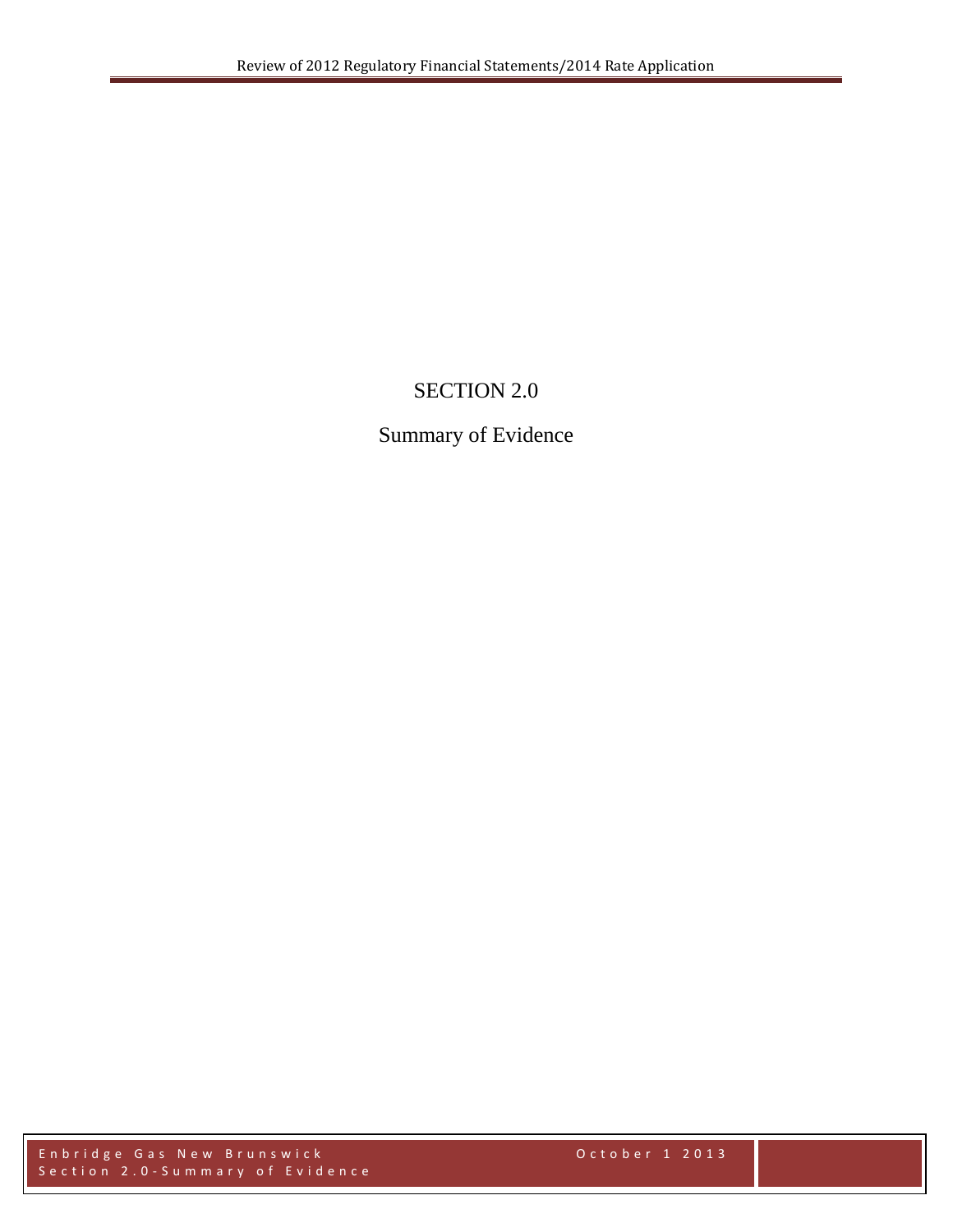## **2.0 Summary of Evidence**

Enbridge Gas New Brunswick Limited Partnership, as represented by its general partner Enbridge Gas New Brunswick ("EGNB") has filed this rate application ("Application") in accordance with the *Gas Distribution Act, 1999* ("GDA"), the *Energy and Utilities Board Act* and the *Rates and Tariffs Regulation* ("Regulation") and its 2012 Regulatory Financial Statements in accordance with prior decisions of the New Brunswick Energy and Utilities Board ("Board")*.* 

### Budget 2014

A utility's cost of service rates are typically established to align with the fiscal year of the utility. This allows the utility to properly prepare annual forward year projections of costs and throughput, which are the key inputs to establish cost of service rates, and thereby align such projections with the rate setting period.

The revenue requirement used to determine the rates in this Application is based on EGNB's 2014 Budget. The 2014 Budget and supporting documentation can be found in Section 3.

#### 2012 Regulatory Financial Statements

EGNB's 2012 Regulatory Financial Statements have been included in this Application and EGNB is applying for approval of them by the Board. The 2012 Regulatory Financial Statements can be found in Section 4.

#### Market Based Rates

The market based rates and tariffs presented in this Application are based on (a) the current market based methodology approved by the Board prior to January 1, 2012 and (b) Section 4(2) of the Regulation. Section 4(2) provides that in determining rates and tariffs when utilizing the market based method or technique, the Board shall use electricity as the alternative energy source and ensure a target savings level of 20% for the Small General Service class, and use No.2 Heating Oil as the alternative energy source and ensure a target savings level of 15% for those classes of customers other than the Small General Service class.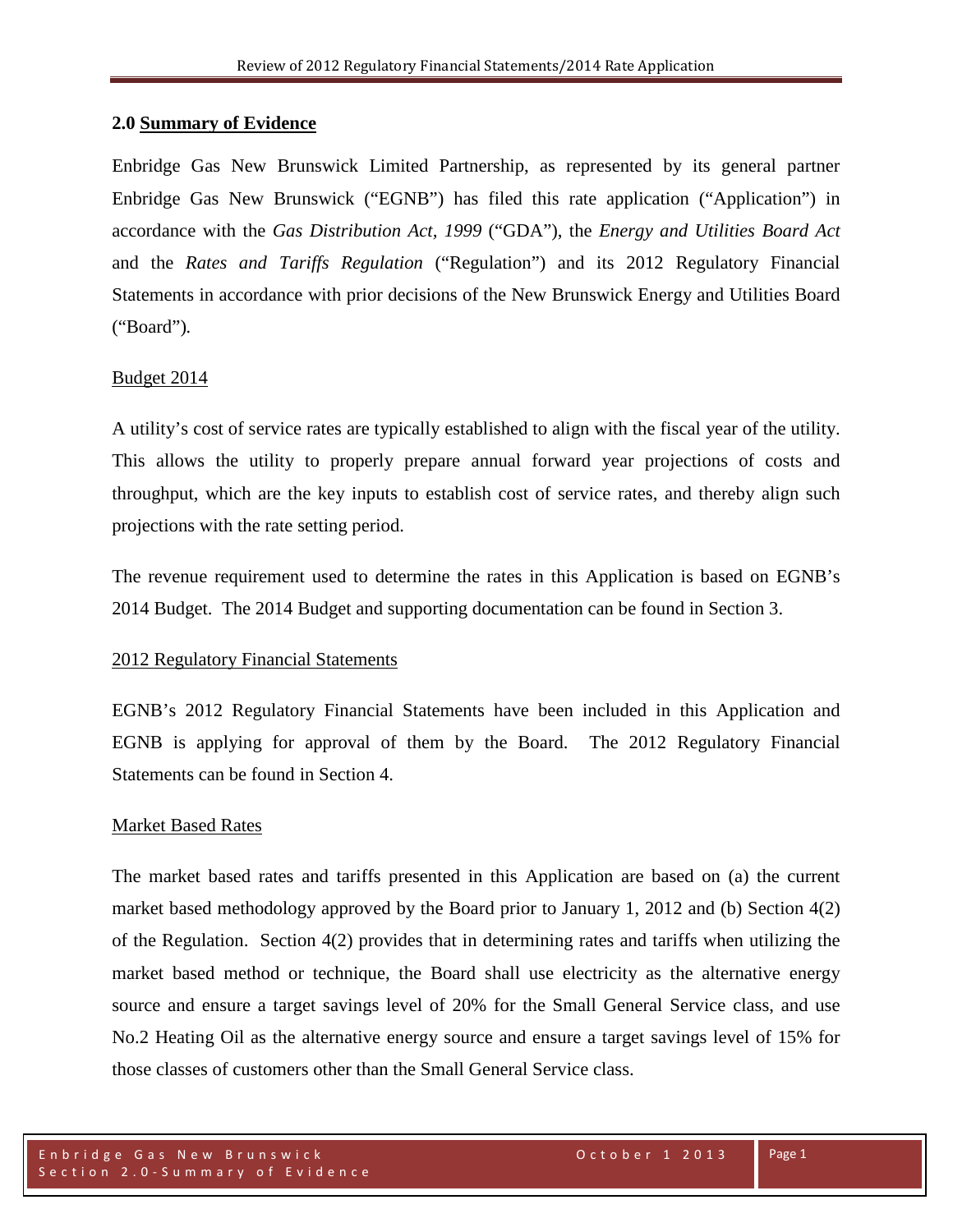EGNB has proposed a change to the methodology for establishing the market based rate for the Small General Service class, to reflect the two distinct types of customers that fall within this class. The SGS class, which uses electricity as the alternative energy source, consists primarily of residential customers, but also includes a large number of commercial customers. NB Power rates differ significantly for residential and commercial customers. EGNB is proposing that the market base rate for the Small General Service class be calculated based on a blended electricity cost derived using a weighted average based on the residential and commercial annual throughput within the class.

The market based rates and tariffs have been calculated for EGNB's rate classes and the supporting documents for the market based rate calculations can be found in Section 5.

## Cost of Service Rates

The Cost of Service ("COS") distribution rates and tariffs presented in this Application are based on (a) the COS methodology approved by the Board in the December 21, 2010 COS Study Decision with adjustments to reflect decisions of the Board since that time; and (b) Section 4(1) of the Regulation. Section 4(1) requires the adoption of the cost of service method or technique, provided that the rates and tariffs for any class of customers shall not exceed the rates and tariffs that would apply to that class of customers if determined through the application of the market based method or technique.

The COS distribution rates have been determined for EGNB's rate classes and the results of the 2014 COS study are presented in Section 6.

## Market Based vs. COS Rates

EGNB is proposing the following process for comparing market based rates to COS rates and establishing distribution rates commencing January 1, 2014.

The distribution rates for each of EGNB's rate classes have been calculated using the market based formula and determined using the 2014 COS study. In the table below, the COS distribution rates are compared to the market based distribution rates calculated for the EGNB rate classes. The 2014 COS study indicates that the distribution rates for the Small General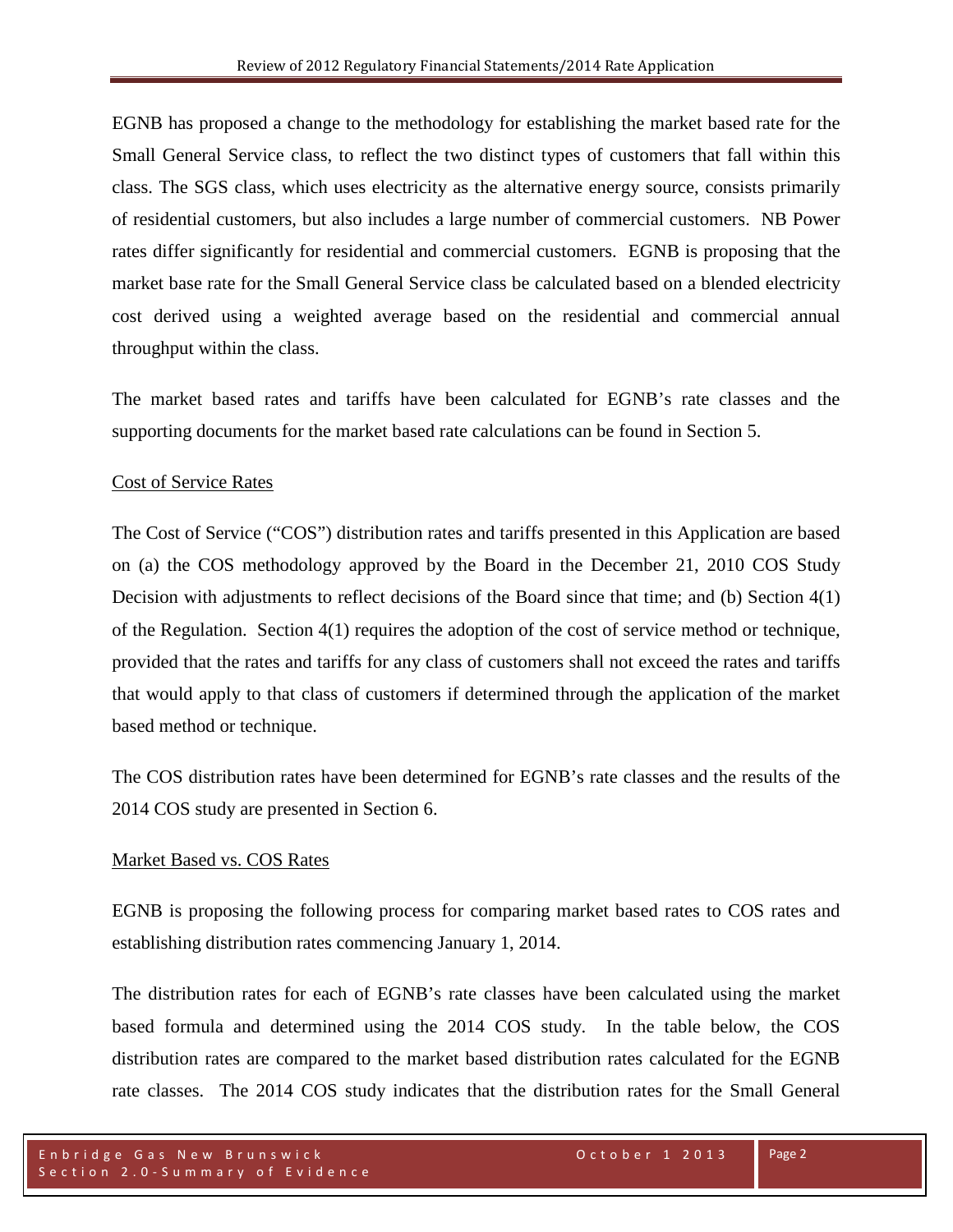Service class far exceed the market based rates. Therefore the SGS market based rate has been proposed. The distribution rates for all other classes are based on the 2014 COS study and rate design (discussed below) as those rates are lower for those rate classes than the applicable market based rates.

| <b>Rate Class</b>                          | <b>Market Based</b><br>Rate<br>(\$/GJ) | Cost of<br><b>Service</b><br><b>Study Rate</b><br>(\$/GJ) | <b>Adjusted</b><br><b>COS Rate</b><br>(incl. Rate<br>Design)<br>(\$/GJ) | <b>Filed</b><br>Rate<br>(\$/GJ) |
|--------------------------------------------|----------------------------------------|-----------------------------------------------------------|-------------------------------------------------------------------------|---------------------------------|
| <b>Small General Service</b>               | 12.8722                                | 25.7648                                                   |                                                                         | 12.8722                         |
| <b>Mid-General Service</b>                 | 16.1088                                | 9.4381                                                    | 13.5338                                                                 | 13.5338                         |
| <b>Large General Service</b>               | 15.8295                                | 5.3665                                                    | 8.0497                                                                  | 8.0497                          |
| <b>Contract General Service</b>            | 10.8536                                | 3.7036                                                    | 5.5465                                                                  | 5.5465                          |
| <b>Industrial Contract General Service</b> | 14.0659                                | 2.2334                                                    | 3.2363                                                                  | 3.2363                          |
| <b>Off-Peak Service</b>                    | 12.0816                                | 1.8587                                                    | 4.0760                                                                  | 4.0760                          |

## Rate Design

EGNB is proposing to maintain the 2013 underlying billing determination factors and 2013 customer charges approved in the September 20, 2012 (as supplemented on September 26, 2012) Board Decision. The overall level of the 2014 fixed cost recovery from the monthly fixed charges (customer and contract demand) is approximately the same as in 2013.

In order to be just and reasonable, rates have to allow EGNB the opportunity to fully recover its revenue requirement, including its approved rate of return. The proposed rate design allows EGNB to fully recover its 2014 revenue requirement. The rationale for the rate design can be found in Section 7. In the event that the Board determines that less of EGNB's 2014 revenue requirement is to be recovered from one or more of EGNB's proposed rate classes, the rates for one or more of the other rate classes must be increased to allow recovery of any shortfall in its 2014 revenue requirement that would otherwise result.

A comparison of the 2013 approved rates (August 1, 2013) to 2014 proposed rates indicates a small reduction in the overall bill for the typical customer in the Small General Service class and